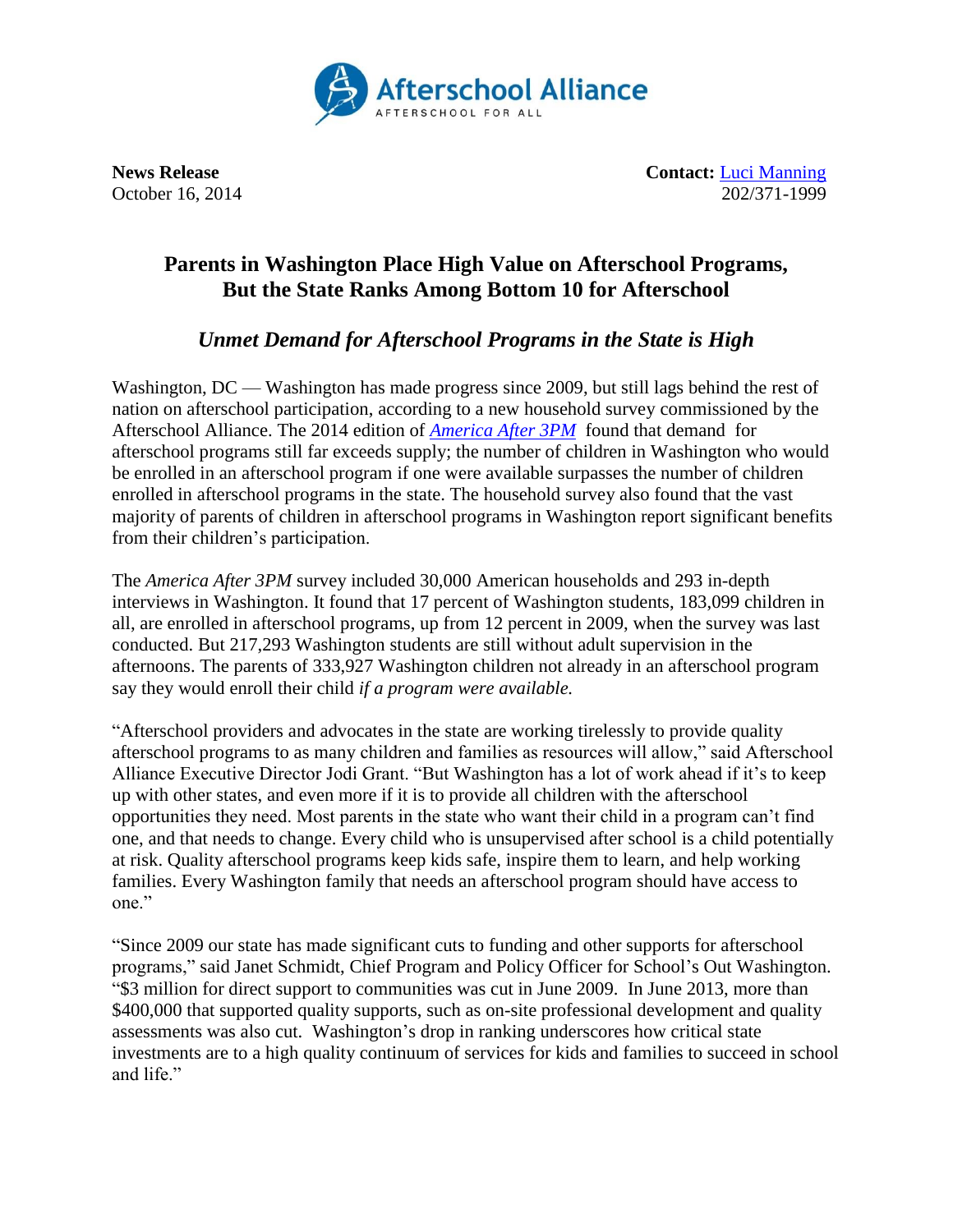"The city of Seattle, too, can help address this problem," Schmidt continued. "We are focused on preschool right now and that is, indeed, a good investment. But the need for safe, supervised programs that give children access to fun, educational, skill-building activities continues after they reach kindergarten. If we are to reap the benefits of an investment in preschool, we need to continue supporting out-of-school time programs for as long as students are in school. Schools Out Washington and a number of partners are working intensively to improve the quality of afterschool programs in King County, but in the end, we need all levels of government to invest in these programs so they are available to all children and youth."

To determine the *America After 3PM* state rankings, a composite score was calculated for all 50 states, plus the District of Columbia, and indexed against the national average. Each state's overall score is based on afterschool program participation, afterschool programs reaching children in need, and parents' satisfaction with key features of their child's afterschool program.

In important respects, Washington results mirror the national survey findings, which include:

- **Participation in afterschool programs is up nationally**, with 18 percent of the nation's schoolchildren in programs (10.2 million children), up from 15 percent in 2009 (8.4 million children) and 11 percent in 2004 (6.5 million children).
- **At the same time, unmet demand has increased**. The parents of nearly 20 million children (19.4 million) say they would enroll their child in an afterschool program if a program were available to them. That means that the existing supply of afterschool programs is meeting barely one-third of demand.
- **Demand is greatest among African American, Hispanic and low-income families.**  Both participation in afterschool and unmet demand for afterschool are much higher among children from low-income households than higher-income households, and higher among African American and Hispanic children than white children. The parents of 60 percent of the nation's African American children would enroll their child in a program if one were available, as would the parents of 57 percent of Latino children. The same is true of 35 percent of white children.
- **Despite increased participation in afterschool, the number of children unsupervised in the hours after school remains high.** Across the nation, more than 800,000 elementary students, and 2.2 million middle school students spend time alone and unsupervised during the after school hours. In all, 11.3 million children — one in five are unsupervised in the afternoons.
- **Parental satisfaction with afterschool remains high.** Nine in ten parents (89 percent) say they are satisfied with their child's afterschool program.
- **Support for public funding of afterschool programs remains strong**. More than four in five parents (84 percent) report that they favor public funding for afterschool opportunities in communities that have few opportunities for children and youth. Support is bipartisan, as well, with 91 percent of parents who identify as Democrats, 86 percent Independents and 80 percent of Republicans favoring public funding for programs. Parents across all geographic regions support public funding for afterschool programs.